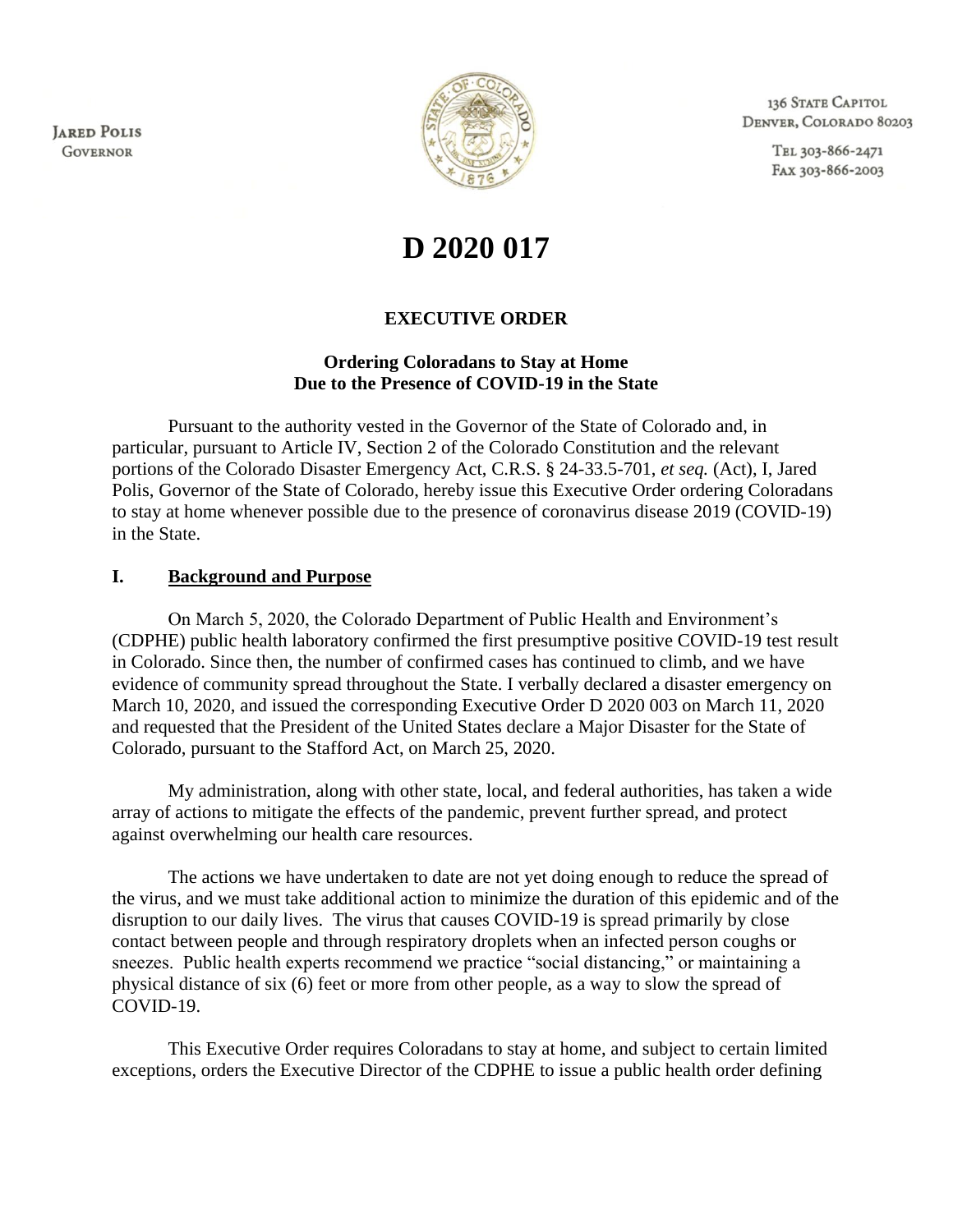critical emergency personnel, infrastructure, government functions, and other activities that are exempt from the directives in this Executive Order.

### II. **Directives**

- A. This Executive Order will become effective Thursday, March 26, 2020, at 6:00 a.m.
- B. I direct all Coloradans to stay at home, subject to limited exceptions such as obtaining food and other household necessities, going to and from work at critical businesses, seeking medical care, caring for dependents or pets, or caring for a vulnerable person in another location.
- C. I direct all businesses other than those qualified as "Critical Businesses" under Public Health Order 20-24 or any Public Health Order issued pursuant to this Executive Order, to close temporarily, except as necessary to engage in minimum basic operations needed to protect assets and maintain personnel functions, as of the effective date of this Executive Order.
- D. I direct the Executive Director of the CDPHE to issue a public health order consistent with the directives in this Executive Order.
	- 1. Certain individuals must continue to work outside their residences to provide goods and services critical to our response to the COVID-19 epidemic emergency. The public health order must therefore identify:
		- a. critical emergency personnel and infrastructure necessary to ensure continuity of critical healthcare, government functions, public safety, manufacturing, and supply chain operations;
		- b. certain critical businesses exempt from this Executive Order, provided they comply with social distancing requirements;
		- c. steps all critical businesses must take to comply with social distancing requirements; and
		- d. a process by which a local public health authority may obtain relief from this Executive Order or any related Public Health Order issued by CDPHE to more effectively meet local conditions and needs without burdening public health resources in other parts of the State.
		- e. Nothing in this Executive Order prevents a local public health authority from issuing an order more protective of public than this Executive Order. For clarity, any stay at home or similar order issued by a local jurisdiction remains in full force and effect.